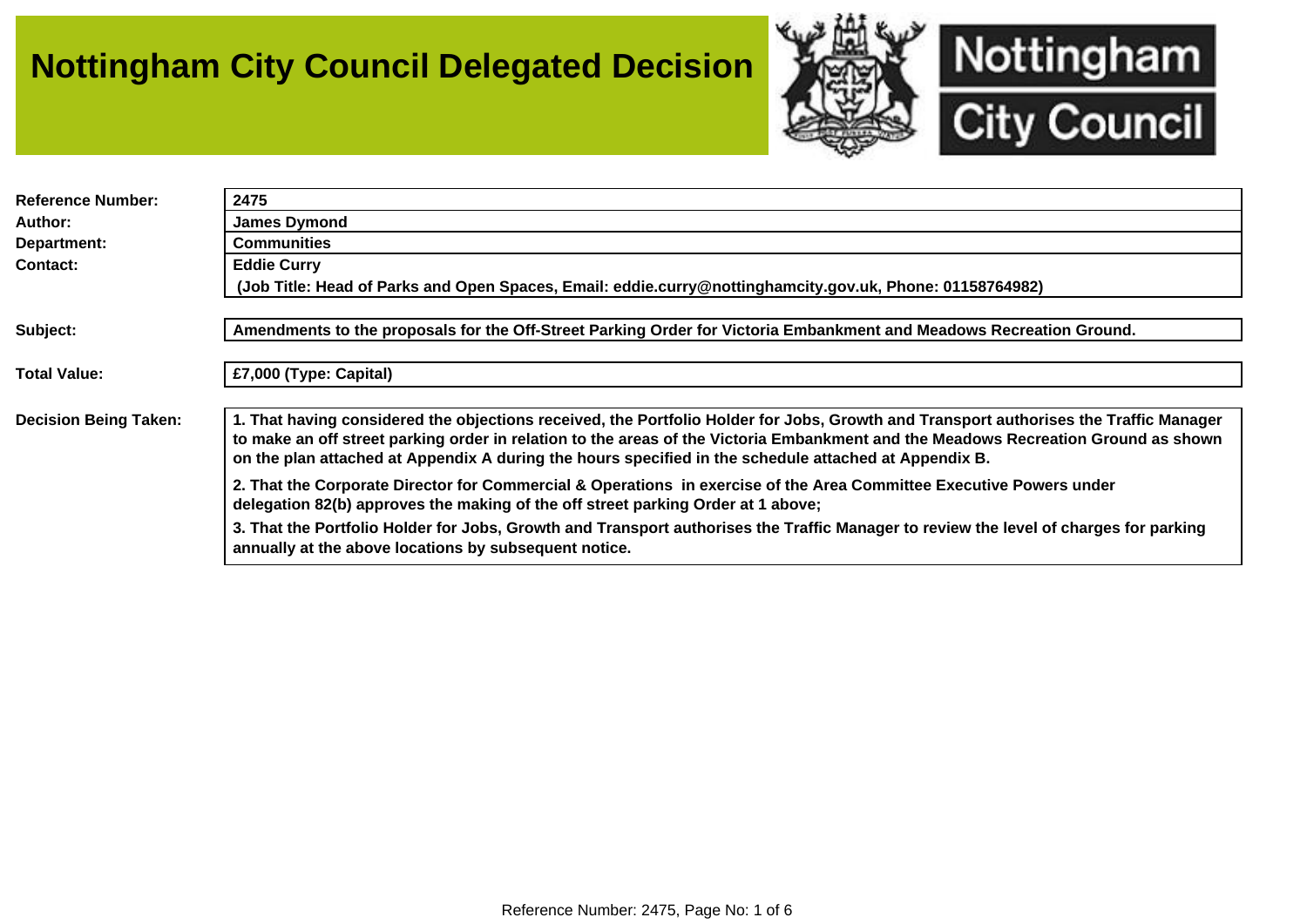|  | Reasons for the Decision(s)   1. In July 2015 the Portfolio Holder for Jobs, Growth and Transport and the Corporate Director for Community Services (acting under<br>Executive Powers) authorised the making of an off street parking order for the Victoria Embankment and the Meadows Recreation<br>Ground. This was under Delegated Decision 2092, a copy of which is attached to this report and sets out the relevant background and<br>reasons for recommending that course of action.                                                                                                                                                                                                                                                                                                   |
|--|------------------------------------------------------------------------------------------------------------------------------------------------------------------------------------------------------------------------------------------------------------------------------------------------------------------------------------------------------------------------------------------------------------------------------------------------------------------------------------------------------------------------------------------------------------------------------------------------------------------------------------------------------------------------------------------------------------------------------------------------------------------------------------------------|
|  | 2. In accordance with statutory requirements, the proposed order authorised by DD2092 was subject to a period of consultation,<br>which ran between 06/08/2015 and 16/09/2015.                                                                                                                                                                                                                                                                                                                                                                                                                                                                                                                                                                                                                 |
|  | 3. Once the consultation period has finished the Authority may consider changes. If major changes are proposed then additional<br>consultation is carried out. However, if the Authority consider the changes to be minor (be less onerous) then these changes can<br>be made before the Order is publicly advertised and any unresolved concerns arising from the consultation period can be considered<br>alongside any formal objections raised following statutory advertisement.                                                                                                                                                                                                                                                                                                          |
|  | 4. A concern arose from the consultation that weekend leisure users of the parking facilities would be unduly affected by the measures,<br>which was presumably an unintended consequence. Local residents of the immediate area were concerned that the proposals<br>should be aimed at dealing with commuter drivers wishing to use the area for long term parking during the working week rather than<br>those using the Embankment for recreational purposes. It was suggested that the proposals were not required in the evening or at<br>weekends and that if amendments were made to reflect this the Order would not then affect local residents and genuine users of<br>Victoria Embankment and would not lead to displacement into non restricted residential areas at these times. |
|  | 5. In the light of the concerns raised, the following minor changes to the terms of the original order were suggested:                                                                                                                                                                                                                                                                                                                                                                                                                                                                                                                                                                                                                                                                         |
|  | . Proposed Parking Order should only operate between 8am - 5pm, Monday to Friday Inclusive.<br>. Proposed Parking Restrictions - Operating all day all hours (Restricted Areas such as Double Yellow Lines would include junction<br>protection for Bunbury Street on safety grounds).                                                                                                                                                                                                                                                                                                                                                                                                                                                                                                         |
|  | . Proposed free parking period should be extended from one hour to two hours, but still require registering with the Authority's<br>agent.                                                                                                                                                                                                                                                                                                                                                                                                                                                                                                                                                                                                                                                     |
|  | . Additionally it was suggested by the Parks team that drivers could still use the area adjacent to the Meadows Recreation Ground<br>(identified on the plan at Appendix A by a green hatching), where citizens can currently park free of charge. This area is unaffected by<br>either the original proposals or those contained in this report. The Authority is proposing to erect signs to direct traffic to this<br>area, if the driver is looking to park longer that two hours and does not wish to pay for the parking on Victoria Embankment. This<br>free parking area is outside the Order boundary and as such will not form part of the proposed Order.                                                                                                                           |
|  | 6. The proposed amendments were discussed and agreed with the Portfolio Holder and local Councillors and the Order was amended to<br>reflect these prior to being statutorily advertised. Those members of the public, who had raised the issues of junction protection or days<br>and times of operation, were informed of the proposed changes and a copy of the Advert Notice showing the changes were sent to them<br>either by post or email. The statutory advertisement period ran from 23/09/2015 to 21/10/2015.                                                                                                                                                                                                                                                                       |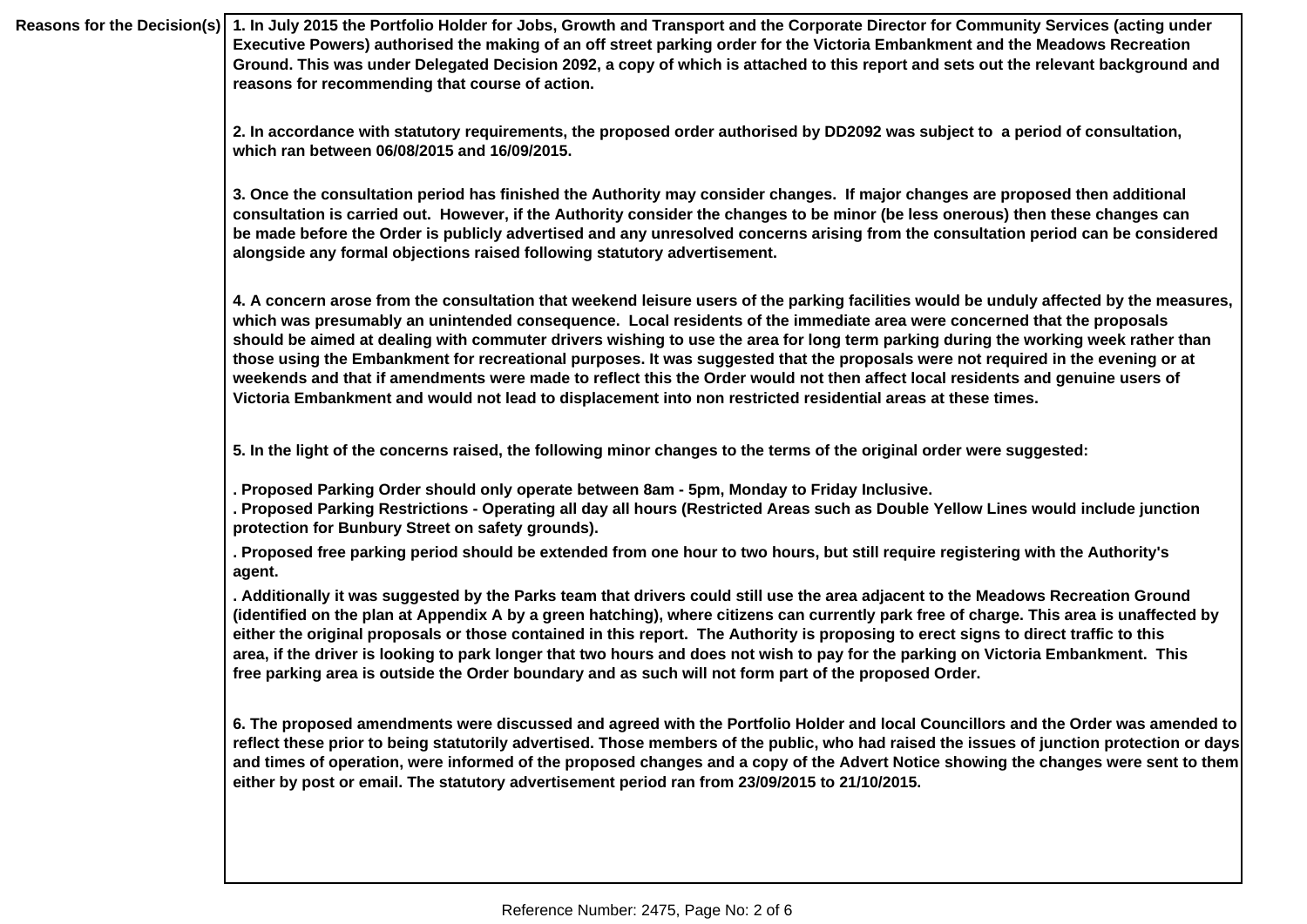**7. Following the statutory advertisement of the (amended) Order. 26 objections (including some of the previously unresolved consultation responses) remain outstanding. These are summarised in the Table at Appendix C together with the Officer's response thereto. The Portfolio Holder is asked to consider these objections and, if agreeable authorise the making of the Order in the terms advertised.**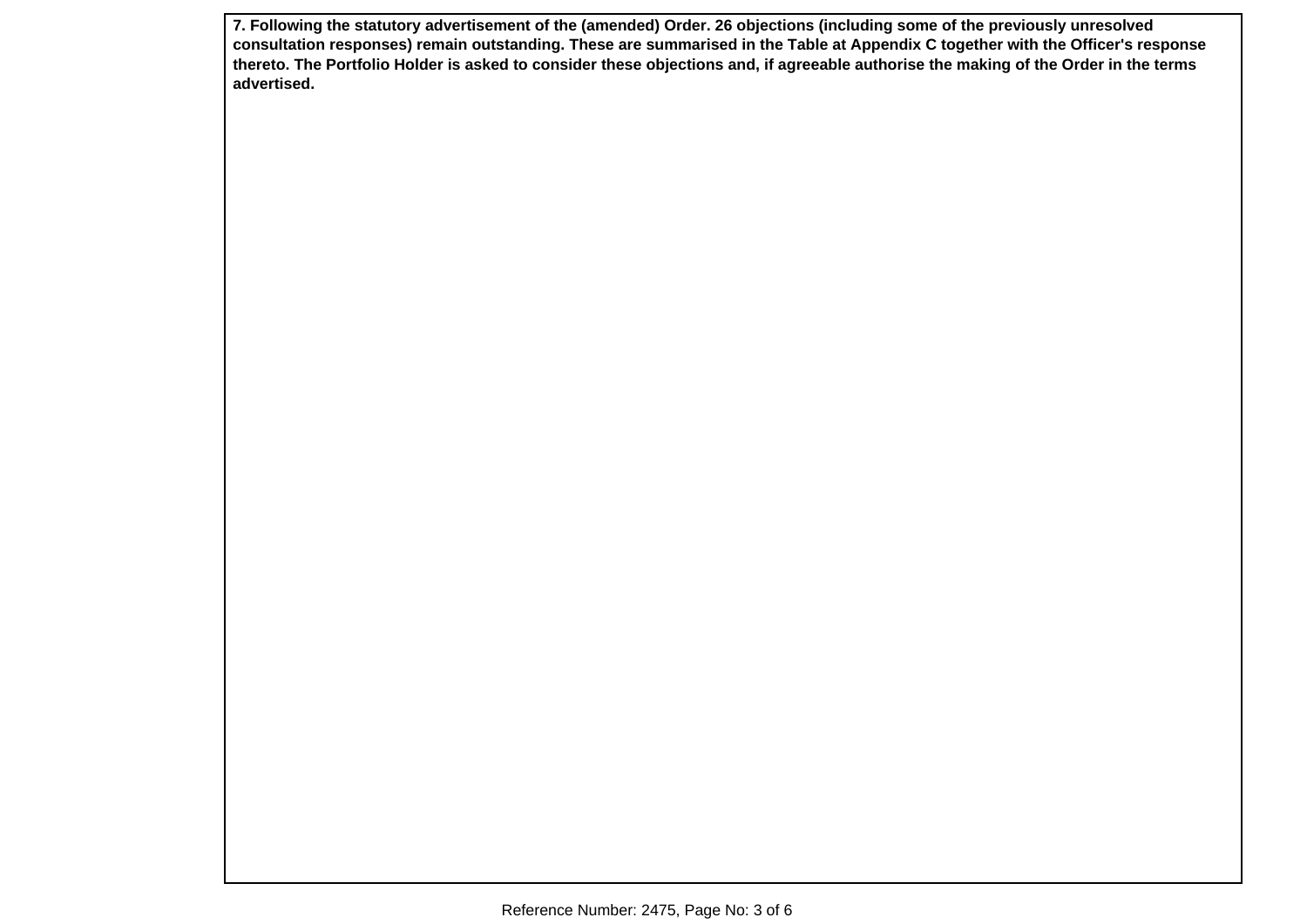| <b>Other Options Considered:</b>            | <b>None</b>                                                                                                                                                                                                                                                                                                                                                                                                                                                                                                                                                                                                                                                                                                                                            |
|---------------------------------------------|--------------------------------------------------------------------------------------------------------------------------------------------------------------------------------------------------------------------------------------------------------------------------------------------------------------------------------------------------------------------------------------------------------------------------------------------------------------------------------------------------------------------------------------------------------------------------------------------------------------------------------------------------------------------------------------------------------------------------------------------------------|
| <b>Background Papers:</b>                   | Appendix A proposed order plan<br><b>Appendix B proposed schedule/pricing</b><br>Appendix C table of objections and responses<br><b>Advert Notice</b><br>Letter 1; Thanking for support and confirming changes to proposals<br>Letter 2; Displaced Parking<br>Letter 3; Potential change to proposed Order<br>Letter 4; Covering letter sent with advert Notice<br>Letter 5; Changes to proposed Order and signing free parking area<br>Letter 6; Letter of support from a citizen.                                                                                                                                                                                                                                                                    |
| <b>Unpublished background</b><br>papers:    | Appendix A Plan.pdf, Appendix B Order Schedule.pdf, Appendix C objection report.pdf, Advert Notice.pdf, Redacted letter 1.pdf,<br>Redacted letter 2.pdf, Redacted letter 3.pdf, Redacted Letter 4.pdf, Redacted letter 5.pdf, Redacted letter 6 support.pdf                                                                                                                                                                                                                                                                                                                                                                                                                                                                                            |
| <b>Published Works:</b>                     | DD1363 - Investment for commercial developments within Sport Culture & Parks<br>DD2092 - "Review of Car Parking Arrangements at the Victoria Embankment and Meadows Recreation Ground"<br>Area 8 Committee minute 23 dated 16/09/2016.                                                                                                                                                                                                                                                                                                                                                                                                                                                                                                                 |
| <b>Affected Wards:</b>                      | <b>Bridge</b>                                                                                                                                                                                                                                                                                                                                                                                                                                                                                                                                                                                                                                                                                                                                          |
| <b>Colleague / Councillor</b><br>Interests: | <b>None</b>                                                                                                                                                                                                                                                                                                                                                                                                                                                                                                                                                                                                                                                                                                                                            |
| <b>Consultations:</b>                       | Date: 06/08/2015<br>Ward Councillors: Michael Edwards, Nicola Heaton<br>Both local Councillors asked for the proposed changes and this had the support of the Portfolio Holder.<br>Date: 16/09/2015<br>Area Committees: Area 8: Clifton North, South and Bridge (from May 2012)<br>Support for the proposals.<br>Date: 06/08/2015<br>Other:Consultation with statutory consultees.<br>06/08/2015 to 16/09/2015: Consultation with Statutory Consultees, i.e. Police Fire Ambulance Services; Disabled persons lobbies;<br>Nottinghamshire County Council; Over 700 local properties and drivers who parked their cars on the Embankment.<br>Both local councillors asked for the proposed changes and this<br>had the support of the portfolio holder. |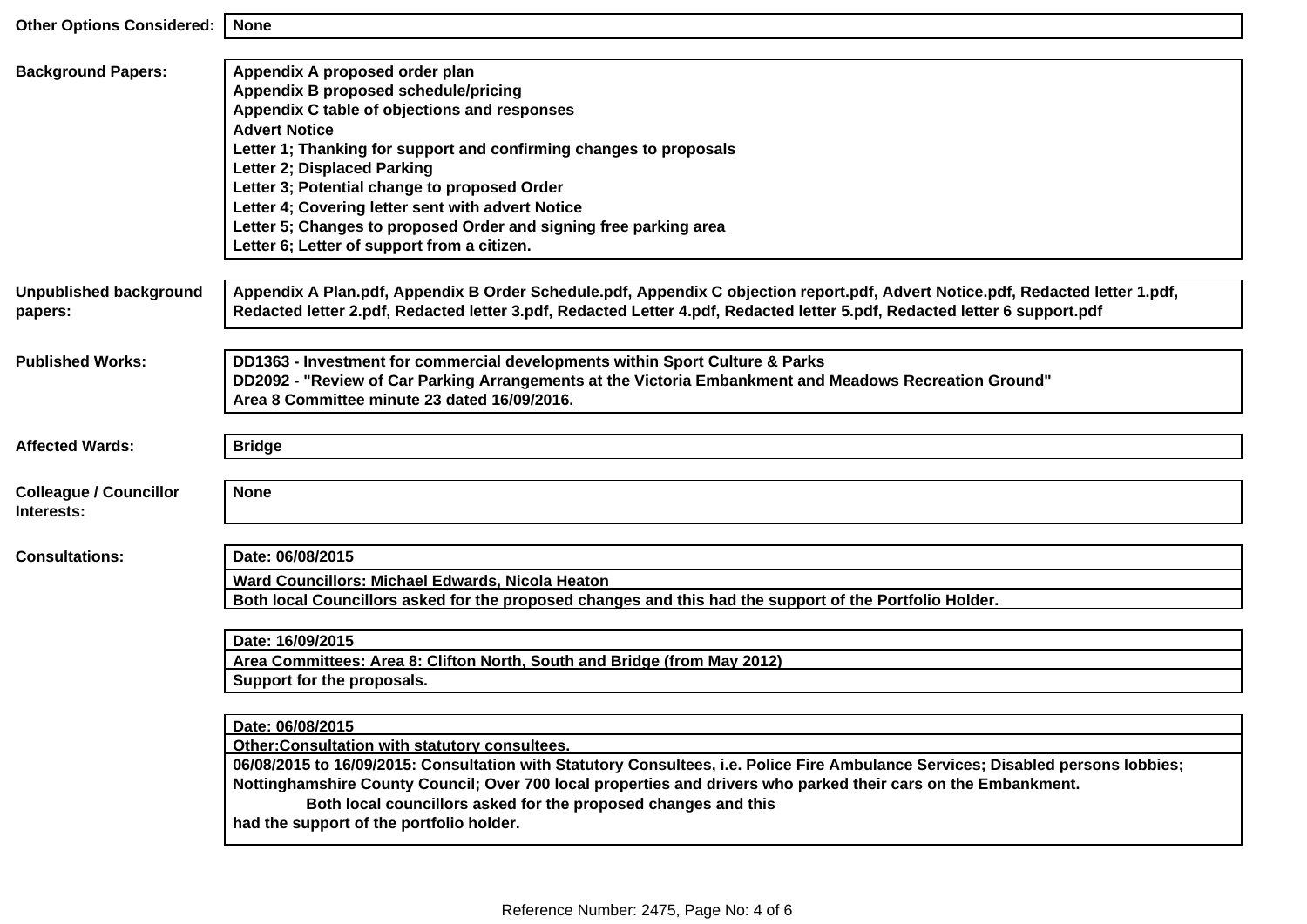| <b>Crime and Disorder</b><br>Implications:      | The incidence of criminal damage to Council land and cars and occurrence of antisocial behaviour in the locations of the parking<br>provision will be reduced by the regular patrols carried out by the CEOs and by having only cashless payment systems available.                                                                              |
|-------------------------------------------------|--------------------------------------------------------------------------------------------------------------------------------------------------------------------------------------------------------------------------------------------------------------------------------------------------------------------------------------------------|
| <b>Equality:</b>                                | Please login to the system to view the EIA document: Equality Impact Assessment - Vic Emb parking DD June 105.doc                                                                                                                                                                                                                                |
| <b>Relates to Council Property</b><br>Assets:   | <b>Yes</b>                                                                                                                                                                                                                                                                                                                                       |
| <b>Decision Type:</b>                           | <b>Portfolio Holder</b>                                                                                                                                                                                                                                                                                                                          |
| <b>Subject to Call In:</b>                      | <b>Yes</b>                                                                                                                                                                                                                                                                                                                                       |
| <b>Call In Expiry date:</b>                     | 03/06/2016                                                                                                                                                                                                                                                                                                                                       |
| <b>Advice Sought:</b>                           | Legal, Finance, Equality and Diversity, Property                                                                                                                                                                                                                                                                                                 |
| <b>Legal Advice:</b>                            | The statutory procedures for making parking Orders appears to ahve been complied with. Subject to proper consideration of the<br>outstanding objections the Portfolio Holder appears to have the power and discretion to authorise the making of the Order in the terms<br>outlined. Advice provided by Ann Barrett (Team Leader) on 13/04/2016. |
| <b>Finance Advice:</b>                          | 1. The cost of this decision is £7,000 (£5,000 order preparation costs and £2,000 for signage on site). These costs can be funded from<br>the £860k approved on Delegated decision 1363 for Invest to Grow initiatives.                                                                                                                          |
|                                                 | 2. The estimate annual income from this scheme will be £10,000 and this figure has already been included in the MTFP for 2016-17.                                                                                                                                                                                                                |
|                                                 | 3. Any annual maintenance costs will be financed from existing budgets held by Parks and Open Spaces.                                                                                                                                                                                                                                            |
|                                                 | Advice provided by Steve Ross (Finance Analyst) on 20/04/2016.                                                                                                                                                                                                                                                                                   |
| <b>Property Advice:</b>                         | This decision raises no issues from a Property perspective. Advice provided by John West (Estates Surveyor) on 08/04/2016.                                                                                                                                                                                                                       |
| <b>Equality and Diversity</b><br><b>Advice:</b> | **** ERROR - EQUALITY AND DIVERSITY ADVICE MISSING ****                                                                                                                                                                                                                                                                                          |
| <b>Signatures</b>                               | Nick McDonald (PH for Business, Growth and Transport)                                                                                                                                                                                                                                                                                            |
|                                                 | <b>SIGNED and Dated: 25/05/2016</b>                                                                                                                                                                                                                                                                                                              |